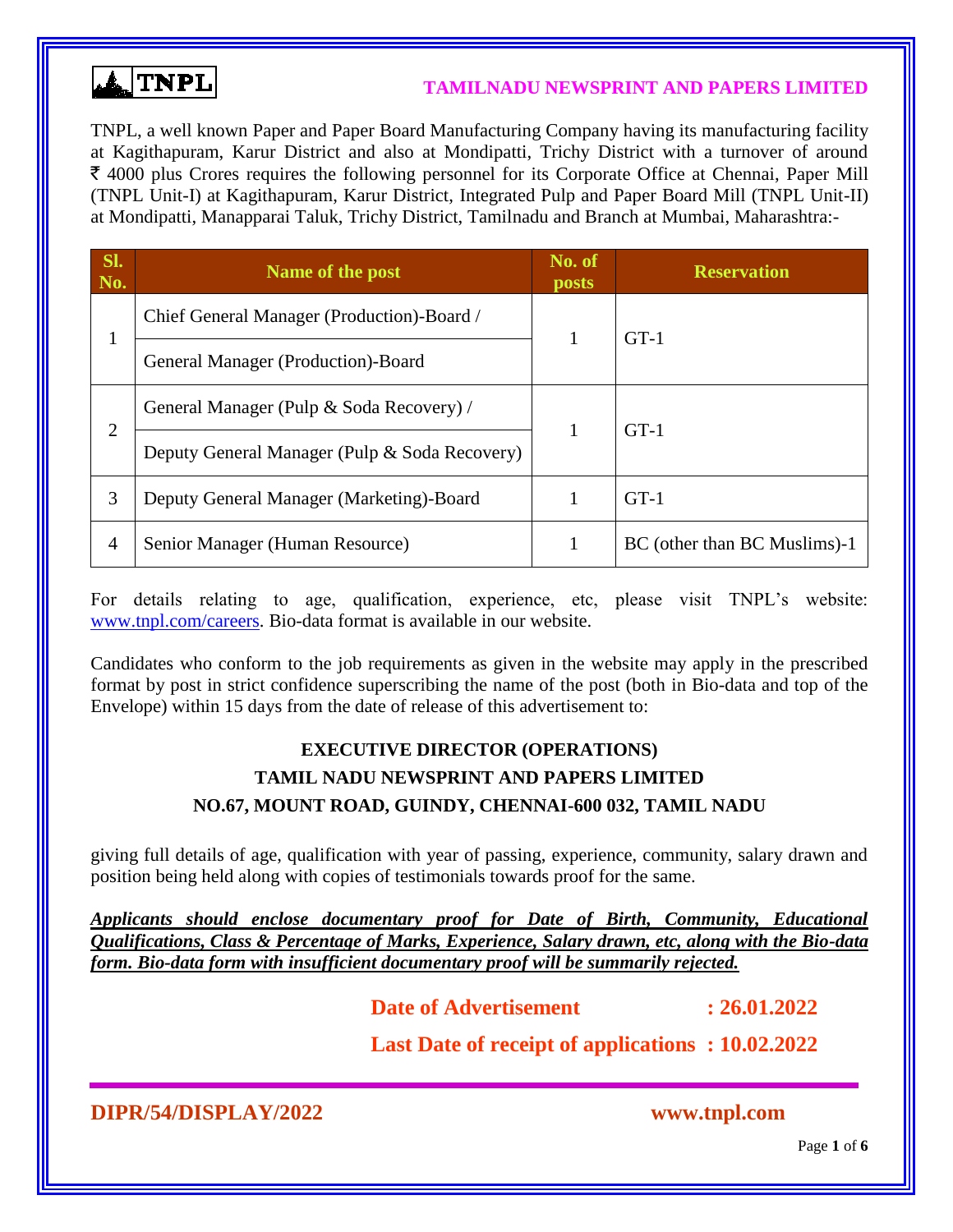

#### **1. CHIEF GENERAL MANAGER (PRODUCTION) – BOARD / GENERAL MANAGER (PRODUCTION) – BOARD:-**

| No. of vacancy<br>$\mathbf{1}$                                          |                      |                                                                                                                                                                                                                                                                                                                                                                                                                                                                                                                                                                                                                                                                                                                                                                                                                                                                                                                                                                                                                                      |        |                                              |                                  |  |
|-------------------------------------------------------------------------|----------------------|--------------------------------------------------------------------------------------------------------------------------------------------------------------------------------------------------------------------------------------------------------------------------------------------------------------------------------------------------------------------------------------------------------------------------------------------------------------------------------------------------------------------------------------------------------------------------------------------------------------------------------------------------------------------------------------------------------------------------------------------------------------------------------------------------------------------------------------------------------------------------------------------------------------------------------------------------------------------------------------------------------------------------------------|--------|----------------------------------------------|----------------------------------|--|
| Reservation                                                             | $\ddot{\phantom{0}}$ | General Turn-1                                                                                                                                                                                                                                                                                                                                                                                                                                                                                                                                                                                                                                                                                                                                                                                                                                                                                                                                                                                                                       |        |                                              |                                  |  |
| Qualification                                                           |                      | First Class Full Time B.E / B.Tech in Chemical Engineering / Chemical<br>Technology / Pulp and Paper Technology.<br>(or)<br>Full Time Arts / Science Degree with First Class Full Time Post Graduate<br>Diploma in Pulp and Paper Technology.<br>(or)<br>First Class Full Time Bachelor of Applied Science (B.A.Sc.) in Pulp and Paper<br>Science / Technology.<br>(0r)<br>First Class Full Time B.Tech (Cellulose Technology).<br>(or)<br>First Class Full Time M.Sc. (Pulp and Paper) / M.Sc. (Cellulose and Paper<br>Technology.)                                                                                                                                                                                                                                                                                                                                                                                                                                                                                                 |        |                                              |                                  |  |
|                                                                         |                      | Community                                                                                                                                                                                                                                                                                                                                                                                                                                                                                                                                                                                                                                                                                                                                                                                                                                                                                                                                                                                                                            |        | Minimum                                      | Maximum                          |  |
| Age<br>on<br>as<br>01/01/2022                                           |                      | <b>GT</b><br>BC / BCM / MBC/DNC<br>SC / SCA / ST                                                                                                                                                                                                                                                                                                                                                                                                                                                                                                                                                                                                                                                                                                                                                                                                                                                                                                                                                                                     | For GM | For CGM : 52 years<br>: 49 years             | 55 years<br>57 years<br>57 years |  |
| Experience                                                              | $\ddot{\cdot}$       | <b>For Chief General Manager:</b><br>Minimum 32 years of post qualification experience as on 01/01/2022.<br><b>For General Manager:</b><br>Minimum 29 years of post qualification experience as on 01/01/2022.<br>Candidates should have working experience in the operation, production and<br>production planning of high speed paper machines and/or Multilayer coated paper<br>board machine with DCS, QCS, Automation etc, of which at least 3-5 years<br>should have worked in a Multilayer Coated Board manufacturing machine.<br>The incumbent will be responsible for planning, co-ordination and operation of<br>Multilayer Double Coated Board manufacturing machine and should have<br>adequate knowledge on QCS, DCS and Automation systems.<br>Details of experience indicating machine speed, deckle, products<br>manufactured, annual production capacity, period of working etc. have to be<br>furnished without fail in the attached format.<br>Age and Experience may be relaxed upto 2 years in deserving cases. |        |                                              |                                  |  |
| Location                                                                |                      | Integrated Pulp and Paper Board Mill (TNPL Unit-II)<br>at Mondipatti,<br>Manapparai Taluk, Trichy District, Tamilnadu.                                                                                                                                                                                                                                                                                                                                                                                                                                                                                                                                                                                                                                                                                                                                                                                                                                                                                                               |        |                                              |                                  |  |
| Scale of Pay                                                            | $\ddot{\cdot}$       | For Chief General Manager<br>For General Manager                                                                                                                                                                                                                                                                                                                                                                                                                                                                                                                                                                                                                                                                                                                                                                                                                                                                                                                                                                                     |        | Rs.90800-2730-118100<br>Rs.78800-2370-102500 |                                  |  |
| Monthly CTC at the<br>minimum of Pay<br>Scale<br>of<br>as<br>01/01/2022 |                      | For Chief General Manager<br>For General Manager                                                                                                                                                                                                                                                                                                                                                                                                                                                                                                                                                                                                                                                                                                                                                                                                                                                                                                                                                                                     |        | Rs.3,13,152/-<br>Rs.2,80,147/-               |                                  |  |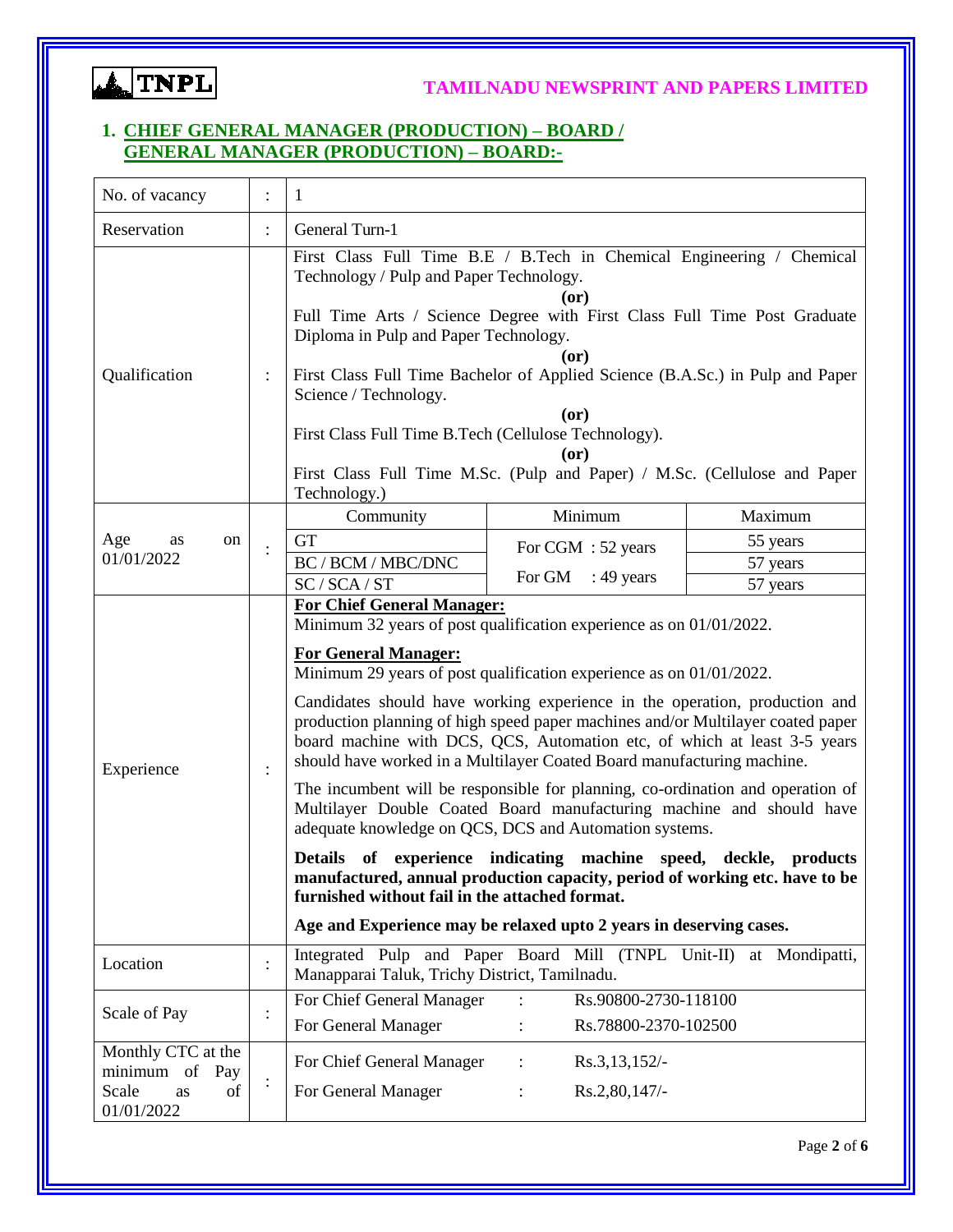

## **2. GENERAL MANAGER (PULP AND SODA RECOVERY) / DEPUTY GENERAL MANAGER (PULP AND SODA RECOVERY):-**

| No. of vacancy                                     |                | 1                                                                                                                                                                                                                                                                                                                                                                                                                                                                                                                                                                                                                                                                                                                    |                        |          |  |  |
|----------------------------------------------------|----------------|----------------------------------------------------------------------------------------------------------------------------------------------------------------------------------------------------------------------------------------------------------------------------------------------------------------------------------------------------------------------------------------------------------------------------------------------------------------------------------------------------------------------------------------------------------------------------------------------------------------------------------------------------------------------------------------------------------------------|------------------------|----------|--|--|
| Reservation                                        |                | General Turn-1                                                                                                                                                                                                                                                                                                                                                                                                                                                                                                                                                                                                                                                                                                       |                        |          |  |  |
| Qualification                                      |                | First Class Full Time B.E. / B.Tech in Chemical Engineering / Chemical<br>Technology / Pulp and Paper Technology.<br>$($ or $)$<br>Full Time Arts / Science Degree with First Class Full time Post Graduate<br>Diploma in Pulp and Paper Technology.                                                                                                                                                                                                                                                                                                                                                                                                                                                                 |                        |          |  |  |
|                                                    |                | Community                                                                                                                                                                                                                                                                                                                                                                                                                                                                                                                                                                                                                                                                                                            | Minimum                | Maximum  |  |  |
| Age<br>on<br>as                                    |                | <b>GT</b>                                                                                                                                                                                                                                                                                                                                                                                                                                                                                                                                                                                                                                                                                                            | For GM<br>$: 49$ years | 55 years |  |  |
| 01/01/2022                                         |                | BC / BCM / MBC/DNC                                                                                                                                                                                                                                                                                                                                                                                                                                                                                                                                                                                                                                                                                                   | For DGM : 46 years     | 57 years |  |  |
|                                                    |                | SC/SCA/ST                                                                                                                                                                                                                                                                                                                                                                                                                                                                                                                                                                                                                                                                                                            |                        | 57 years |  |  |
|                                                    |                | <b>For General Manager:</b><br>Minimum 29 years of post qualification experience as on 01/01/2022.<br><b>For Deputy General Manager:</b><br>Minimum 26 years of post qualification experience as on 01/01/2022.<br>Candidates should have experience in Production and Production planning<br>of Chemical/Mechanical Pulping Line of capacity not less than 100 tpd<br>and/or operation of Soda Recovery plant consisting of multiple effect<br>evaporators to concentrate black liquor to 70% solids, Recovery Boilers<br>firing black liquor solids at 70% concentration without direct contact<br>evaporator, Causticizing plant with CD filters, lime sludge reburning kilns                                     |                        |          |  |  |
| Experience                                         |                | etc. Should have been working in a senior position for a minimum period<br>of 5 years.<br>Exposure to operation of Integrated / Non-integrated chlorine di-oxide<br>plants and of pulping line Elemental Chlorine Free bleaching operations<br>with Distributed Control System (DCS) will be preferred. Selected<br>candidate will be fully responsible for the operation and maintenance of<br>the Pulp Mills consisting of Chemical Wood and Chemical Bagasse<br>Pulping Lines and other sections like Wood Yard, Chippers, Bagasse<br>handling, Chlorine Di-oxide Plant, Wet lap Pulp Production etc., and<br>complete Soda Recovery Plant.<br>Age and Experience may be relaxed upto 2 years in deserving cases. |                        |          |  |  |
| Location                                           | $\ddot{\cdot}$ | Paper Mill (TNPL Unit-I), Kagithapuram, Karur District.                                                                                                                                                                                                                                                                                                                                                                                                                                                                                                                                                                                                                                                              |                        |          |  |  |
|                                                    |                | For General Manager                                                                                                                                                                                                                                                                                                                                                                                                                                                                                                                                                                                                                                                                                                  | Rs.78800-2370-102500   |          |  |  |
| Scale of Pay                                       |                | For Deputy General Manager:                                                                                                                                                                                                                                                                                                                                                                                                                                                                                                                                                                                                                                                                                          | Rs.66600-2000-86600    |          |  |  |
| Monthly CTC at                                     |                | For General Manager                                                                                                                                                                                                                                                                                                                                                                                                                                                                                                                                                                                                                                                                                                  | Rs.2,80,147/-          |          |  |  |
| the minimum<br>of<br>Pay Scale as of<br>01/01/2022 |                | For Deputy General Manager:                                                                                                                                                                                                                                                                                                                                                                                                                                                                                                                                                                                                                                                                                          | Rs.2,47,719/-          |          |  |  |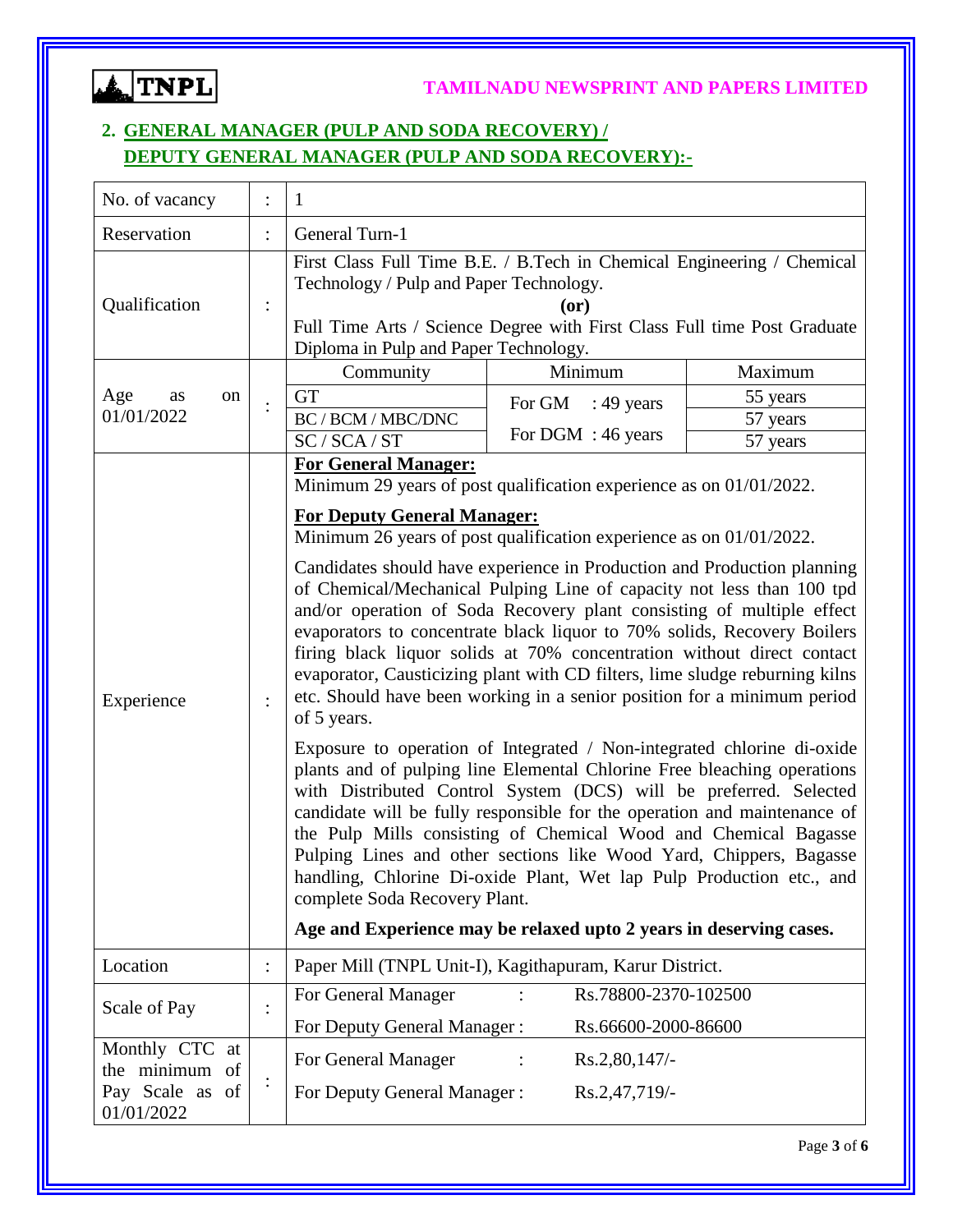ATNPL

### **TAMILNADU NEWSPRINT AND PAPERS LIMITED**

### **3. DEPUTY GENERAL MANAGER (MARKETING) - BOARD:-**

| No. of vacancy                                                    |                | $\mathbf{1}$                                                                                                                                                                                                                                                                                                                                                                                  |          |          |  |  |
|-------------------------------------------------------------------|----------------|-----------------------------------------------------------------------------------------------------------------------------------------------------------------------------------------------------------------------------------------------------------------------------------------------------------------------------------------------------------------------------------------------|----------|----------|--|--|
| Reservation                                                       | $\ddot{\cdot}$ | General Turn-1                                                                                                                                                                                                                                                                                                                                                                                |          |          |  |  |
| Qualification                                                     |                | Engineering Degree with<br>Time<br>First<br>Class<br>Full<br>First<br>Class<br>MBA(Marketing)/ First Class Post Graduate Diploma in Marketing<br>Management.<br>(0r)<br>First Class Full Time MBA (Marketing).<br>$($ or $)$<br>First Class Full Time Degree in Arts / Science / Commerce with First<br>Class MBA (Marketing) / First Class Post Graduate Diploma in Marketing<br>Management. |          |          |  |  |
|                                                                   |                | Community                                                                                                                                                                                                                                                                                                                                                                                     | Minimum  | Maximum  |  |  |
| Age<br><sub>on</sub><br>as                                        |                | <b>GT</b>                                                                                                                                                                                                                                                                                                                                                                                     |          | 55 years |  |  |
| 01/01/2022                                                        |                | BC / BCM / MBC/DNC                                                                                                                                                                                                                                                                                                                                                                            | 46 years | 57 years |  |  |
|                                                                   |                | SC / SCA / ST                                                                                                                                                                                                                                                                                                                                                                                 |          | 57 years |  |  |
| Experience                                                        |                | Should have minimum 26 years of post qualification experience, as on<br>01/01/2022 in Sales and Marketing field, preferably in the Paper and<br>Board Industry.<br>Should have preferably handled a Region for a minimum period of 3 years.<br>Knowledge on Printing will be preferable.<br>Age and Experience may be relaxed upto 2 years in deserving cases.                                |          |          |  |  |
| Location                                                          |                | Branch at Mumbai, Maharashtra.                                                                                                                                                                                                                                                                                                                                                                |          |          |  |  |
| Scale of Pay                                                      |                | Rs.66600-2000-86600                                                                                                                                                                                                                                                                                                                                                                           |          |          |  |  |
| Monthly CTC at<br>the minimum of<br>Pay Scale as of<br>01/01/2022 | $\ddot{\cdot}$ | Rs.2,60,509/-                                                                                                                                                                                                                                                                                                                                                                                 |          |          |  |  |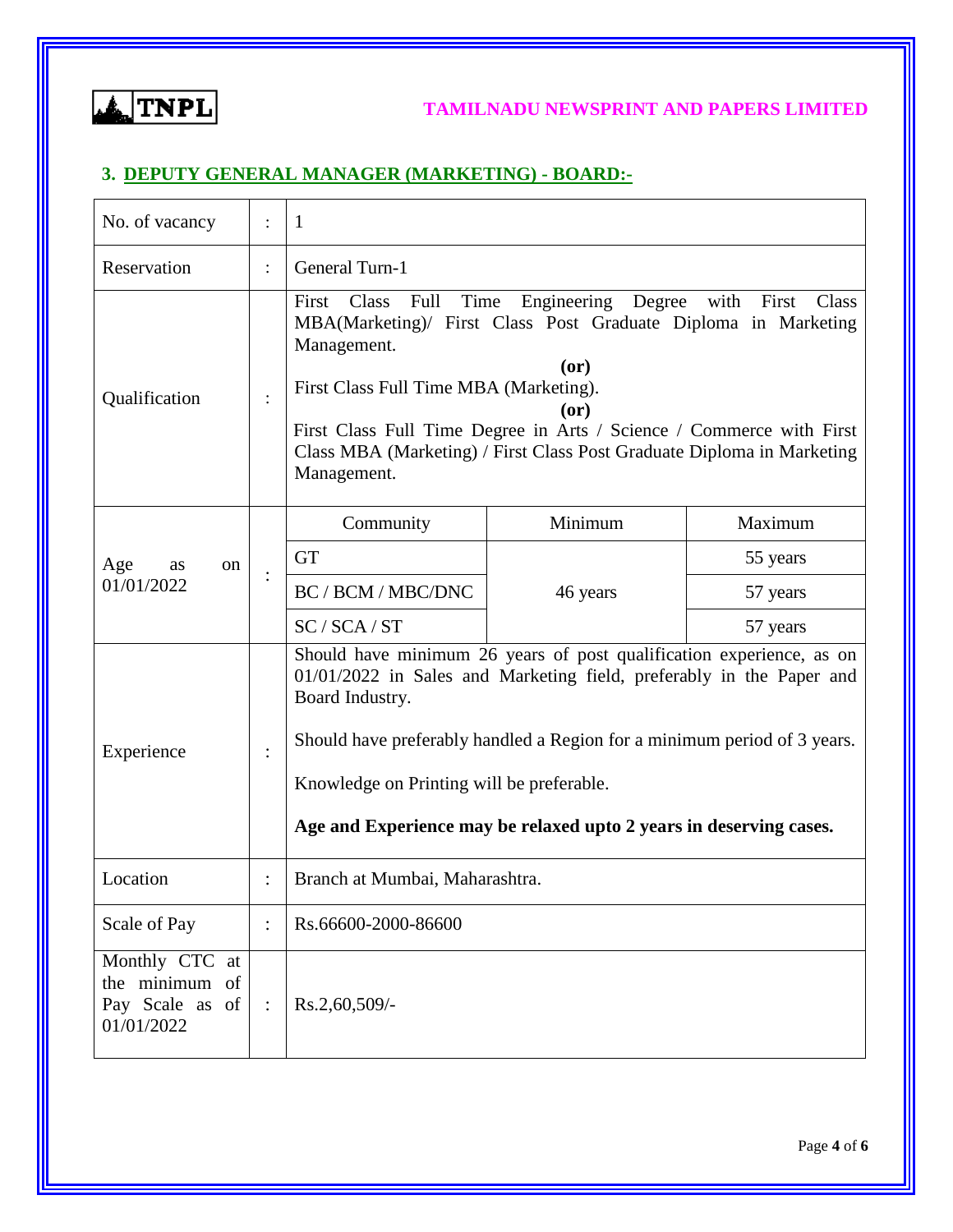

### **4. SENIOR MANAGER (HUMAN RESOURCE):-**

| No. of vacancy<br>$\ddot{\phantom{a}}$<br>$\mathbf{1}$                                                                                                                                                                                                                                                                                                             |                |                                                                                                                                                                                                                                                                                                                                                                                                                                                                                                                |          |  |  |
|--------------------------------------------------------------------------------------------------------------------------------------------------------------------------------------------------------------------------------------------------------------------------------------------------------------------------------------------------------------------|----------------|----------------------------------------------------------------------------------------------------------------------------------------------------------------------------------------------------------------------------------------------------------------------------------------------------------------------------------------------------------------------------------------------------------------------------------------------------------------------------------------------------------------|----------|--|--|
| Reservation                                                                                                                                                                                                                                                                                                                                                        | $\ddot{\cdot}$ | BC (other than BC Muslims)-1                                                                                                                                                                                                                                                                                                                                                                                                                                                                                   |          |  |  |
| Full Time Arts / Science / Engineering Degree and First Class 2 years Full<br>Time M.A (Social Work) with specialization in Personnel Management /<br>Industrial Relations / Labour Welfare / HRM.<br>Qualification<br>$\ddot{\cdot}$<br>(or)<br>Full Time Arts / Science / Engineering Degree and First Class 2 years Full<br>Time MBA with specialization in HR. |                |                                                                                                                                                                                                                                                                                                                                                                                                                                                                                                                |          |  |  |
| Age<br><b>as</b><br><sub>on</sub>                                                                                                                                                                                                                                                                                                                                  |                | Minimum                                                                                                                                                                                                                                                                                                                                                                                                                                                                                                        | Maximum  |  |  |
| 01/01/2022                                                                                                                                                                                                                                                                                                                                                         |                | 39 years                                                                                                                                                                                                                                                                                                                                                                                                                                                                                                       | 53 years |  |  |
| Experience                                                                                                                                                                                                                                                                                                                                                         | $\ddot{\cdot}$ | Should have minimum 19 years of post qualification experience as on<br>01/01/2022.<br>Should have been working in Executive cadre in an organisation of repute in<br>HR Department dealing with Recruitment, Performance Appraisal, Labour<br>and Labour Laws, Labour Welfare, Training, Industrial Relations,<br>Counselling, Grievance redressal etc.<br>Candidates should have fluency in spoken and written Tamil.<br>Knowledge in Computer and Computer Applications in HR will be an added<br>advantage. |          |  |  |
| Location                                                                                                                                                                                                                                                                                                                                                           | $\ddot{\cdot}$ | Corporate Office, Chennai                                                                                                                                                                                                                                                                                                                                                                                                                                                                                      |          |  |  |
| Scale of Pay                                                                                                                                                                                                                                                                                                                                                       | $\ddot{\cdot}$ | Rs.46300-1390-60200                                                                                                                                                                                                                                                                                                                                                                                                                                                                                            |          |  |  |
| Monthly CTC at<br>the minimum of<br>Pay Scale as of<br>01/01/2022                                                                                                                                                                                                                                                                                                  | $\ddot{\cdot}$ | $Rs.1,84,951/-$                                                                                                                                                                                                                                                                                                                                                                                                                                                                                                |          |  |  |